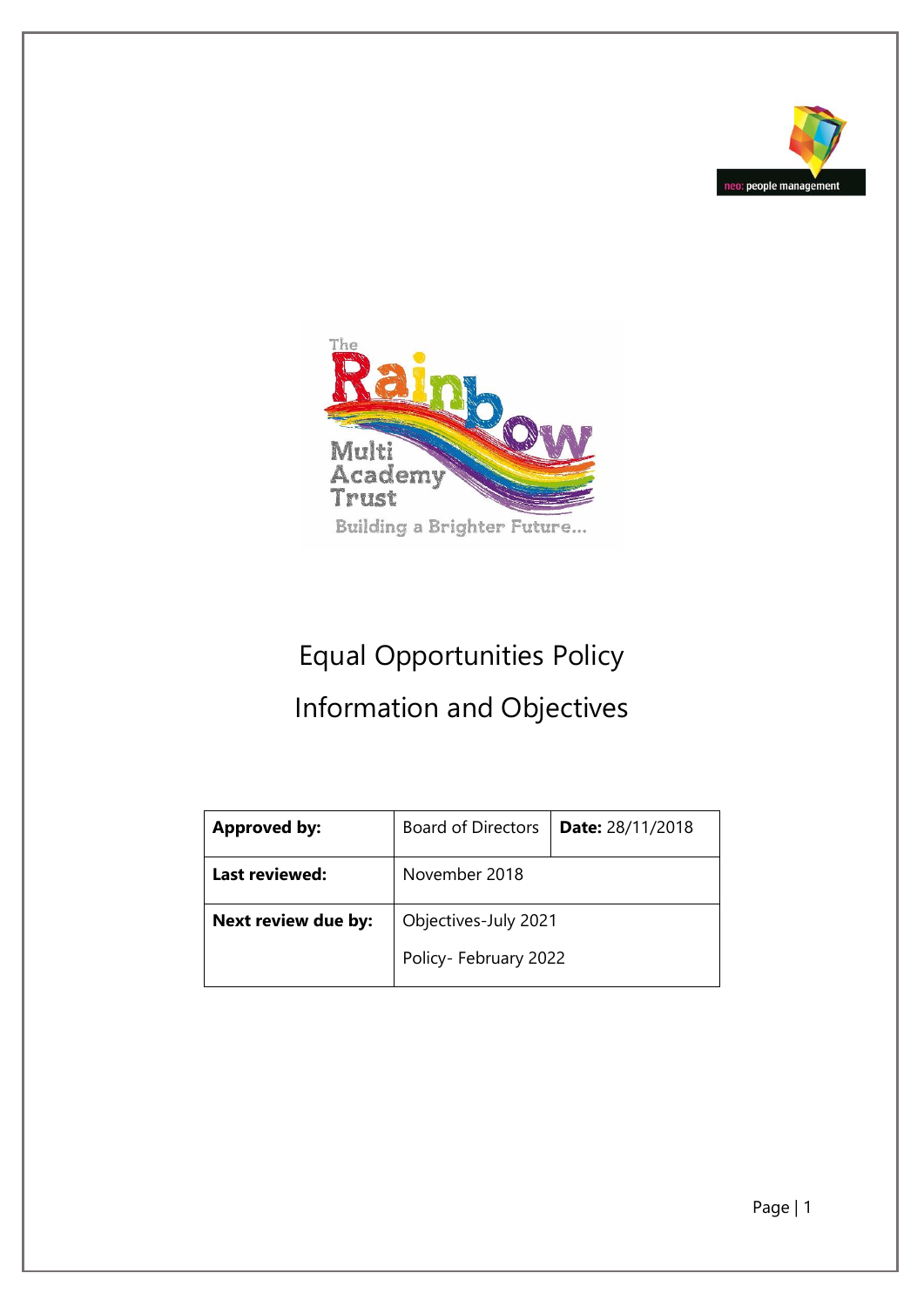## **1. Introduction**

- 1.1 The Rainbow Multi Academy Trust recognises that discrimination and victimisation is unacceptable and that it is in the interests of the Academy and its employees to utilise the skills of the total workforce. It is the aim of the Academy to ensure that no employee or job applicant receives less favourable facilities or treatment (either directly or indirectly) in recruitment or employment on because of age, disability, sex, gender reassignment, pregnancy, maternity, race (which includes colour, nationality and ethnic or national origins), sexual orientation, religion or belief, or because someone is married or in a civil partnership. These are known as "protected characteristics".
- 1.2 Our aim is that our workforce will be truly representative of all sections of society and each employee feels respected and able to give of their best.
- 1.3 We oppose all forms of unlawful and unfair discrimination or victimisation. To that end the purpose of this policy is to provide equality and fairness for all in our employment. All employees, whether part-time, full-time or temporary, will be treated fairly and with respect.
- 1.4 Selection for employment, promotion, training or any other benefit will be on the basis of aptitude and ability. All employees will be helped and encouraged to develop their full potential and the talents and resources of the workforce will be fully utilised to maximise the efficiency of the organisation.
- 1.5 Our staff will not discriminate directly or indirectly, or harass pupils, parents, carers, visitors or colleagues because of age, disability, gender reassignment, pregnancy and maternity, race, religion or belief, sex, and sexual orientation in the provision of the Academy's goods and services.
- 1.6 This policy and the associated arrangements shall operate in accordance with statutory requirements. In addition, full account will be taken of any guidance or Codes of Practice issued by the Equality and Human Rights Commission, any Government Departments, and any other statutory bodies.

## **2 Our Commitment**

- To create an environment in which individual differences and the contributions of all our staff are recognised and valued. Every employee is entitled to a working environment that promotes dignity and
- Training, development and progression opportunities are available to all staff.
- To promote equality in the workplace which we believe is good management practice and makes sound business sense.
- We will review all our employment practices and procedures to ensure fairness.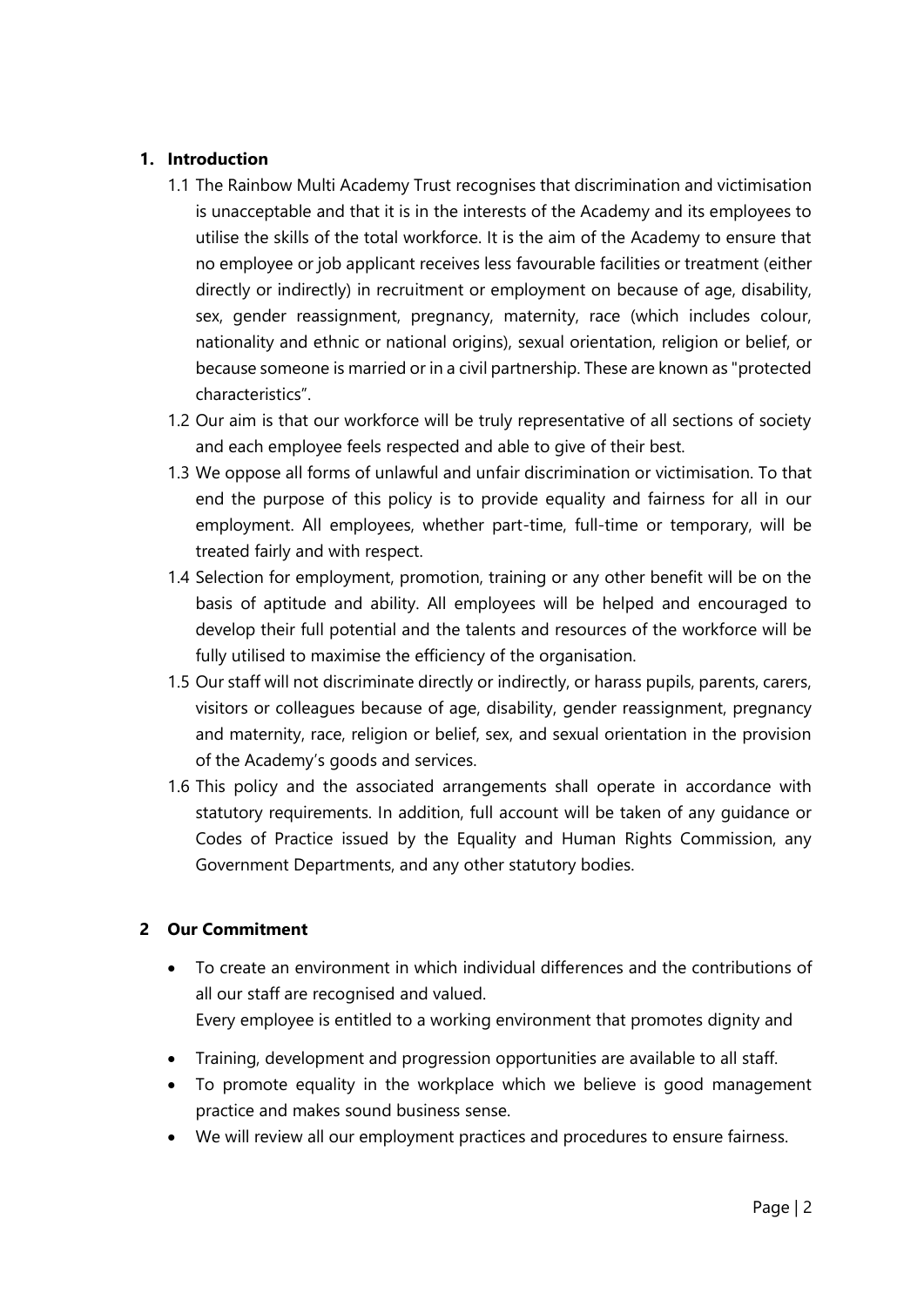- Breaches of our equality policy will be regarded as misconduct and could lead to disciplinary proceedings.
- This policy is fully supported by senior management and has been agreed with trade unions and/or employee representatives.
- The policy will be monitored and reviewed annually

#### **3 Responsibilities of Management**

- 3.1 Responsibility for ensuring the effective implementation and operation of the arrangements will rest with the Principal/Directors/ Managers will ensure that they and their staff operate within this policy and arrangements, and that all reasonable and practical steps are taken to avoid discrimination. Each manager will ensure that:
	- all their staff are aware of the policy and the arrangements, and the reasons for the policy;
	- grievances concerning discrimination are dealt with properly, fairly and as quickly as possible;
	- proper records are maintained.

Central Services will be responsible for monitoring the operation of the policy in respect of employees and job applicants, including periodic departmental audits.

## **4 Responsibilities of staff**

- 4.1 Responsibility for ensuring that there is no unlawful discrimination rests with all staff and the attitudes of staff are crucial to the successful operation of fair employment practices. In particular, all members of staff should:
	- comply with the policy and arrangements;
	- not discriminate in their day to day activities or induce others to do so;
	- not victimise, harass or intimidate other staff or groups who have, or are perceived to have one of the protected characteristics.
	- ensure no individual is discriminated against or harassed because of their association with another individual who has a protected characteristic.
	- inform their manager if they become aware of any discriminatory practice.

## **5 Third parties**

5.1 Third-party harassment occurs where an Academy employee is harassed, and the harassment is related to a protected characteristic, by third parties such as clients or customers. The Rainbow Multi Academy Trust will not tolerate such actions against staff. The employee concerned should inform their manager / supervisor immediately that this has occurred. The Rainbow Multi Academy Trust will fully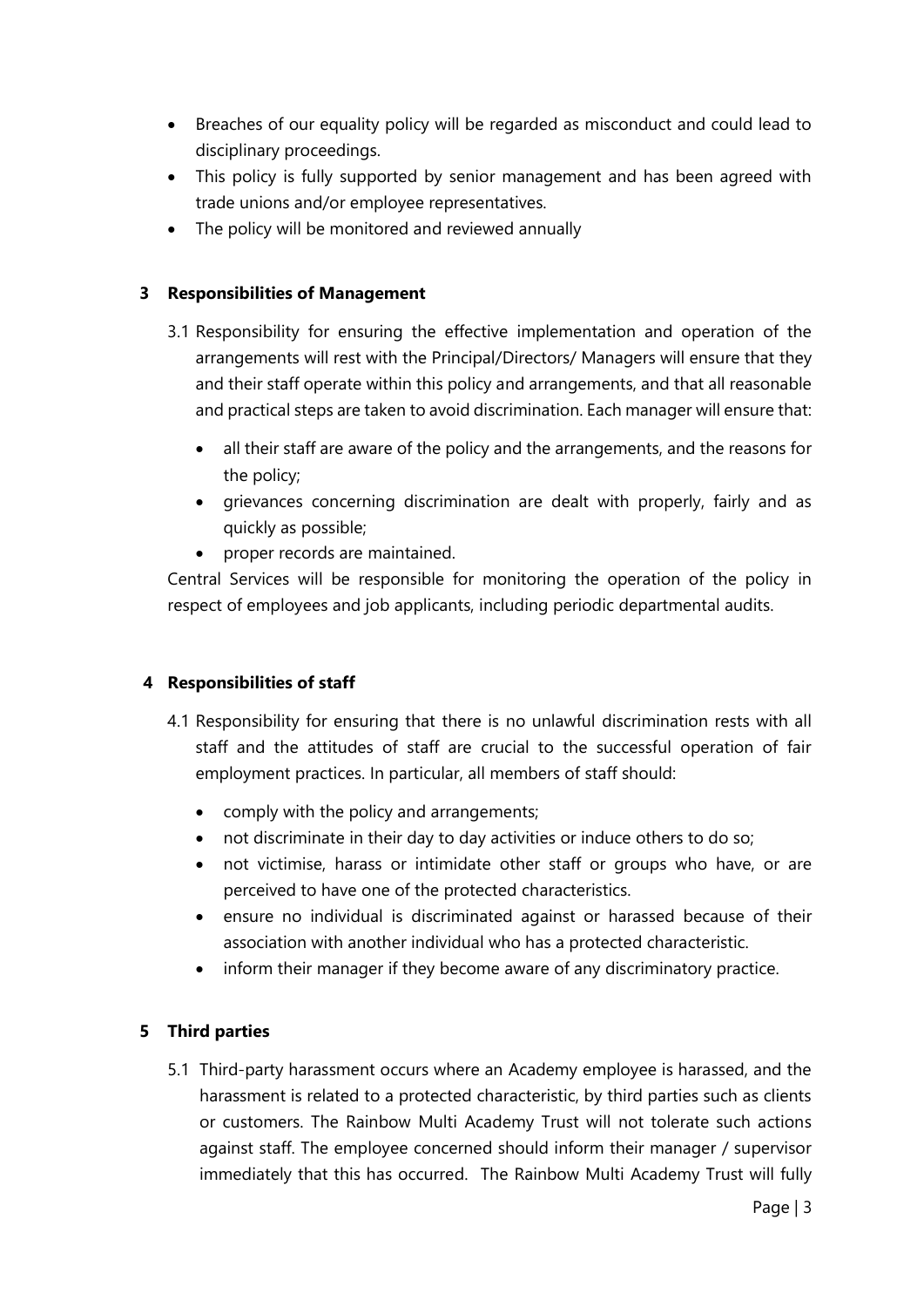investigate and take all reasonable steps to ensure any harassment does not happen again.

#### **6 Related Policies**

6.1 All employment policies and arrangements have a bearing on equality of opportunity. The Academy policies will be reviewed regularly and any discriminatory elements removed.

#### **7 Rights of people with a disability or impairment**

7.1 The Academy attaches particular importance to the needs of disabled people.

Under the terms of this policy, managers are required to:

- make reasonable adjustment to maintain the services of an employee who becomes disabled, for example, training, provision of special equipment, reduced working hours. (NB: managers are expected to seek advice on the availability of advice and guidance from external agencies to maintain disabled people in employment);
- include disabled people in training/development programmes;
- give full and proper consideration to disabled people who apply for jobs, having regard to making reasonable adjustments for their particular aptitudes and abilities to allow them to be able to do the job.

#### **8 Equality Training**

- 8.1 A series of regular briefing sessions will be held for staff on equality issues. These will be repeated as necessary. Equality information is also included in induction programmes.
- 8.2 Training will be provided for managers on this policy and the associated arrangements. All managers who have an involvement in the recruitment and selection process will receive specialist training.

#### **9 Monitoring**

9.1 The Academy deems it appropriate to state its intention not to discriminate and assumes that this will be translated into practice consistently across the organisation as a whole. Accordingly, a monitoring system will be introduced to measure the effectiveness of the policy and arrangements.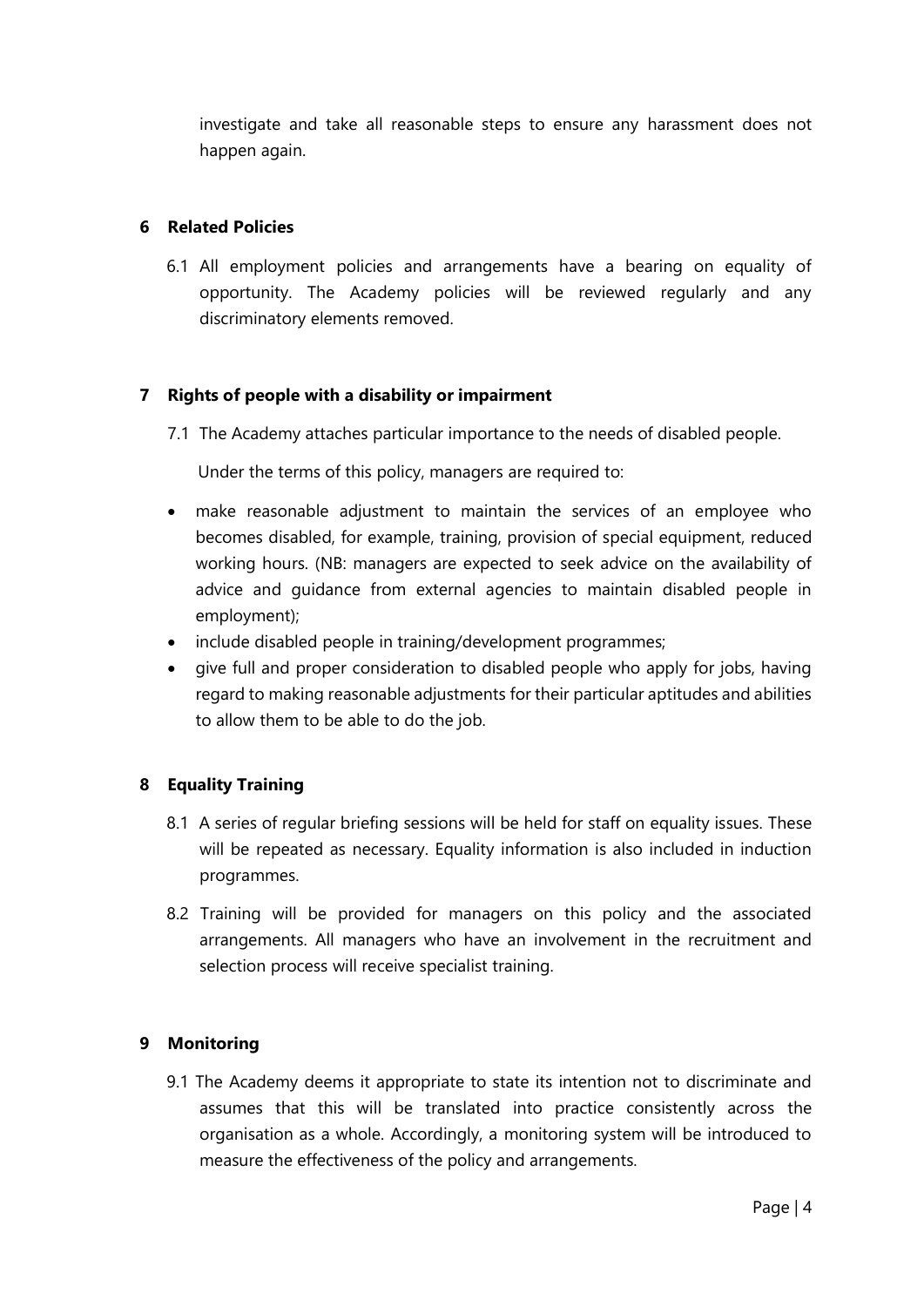- 9.2 The system will involve the routine collection and analysis of information on employees by gender, marital status, ethnic origin, sexual orientation, religion / beliefs, grade and length of service in current grade. Information regarding the number of staff who declare themselves as disabled will also be maintained.
- 9.3 There will also be regular assessments to measure the extent to which recruitment to first appointment, internal promotion and access to training/development opportunities affect equal opportunities for all groups.
- 9.4 We will maintain information on staff who have been involved in certain key policies: Disciplinary, Grievance and Dignity at Work.
- 9.5 Where appropriate equality impact assessments will be carried out on the results of monitoring to ascertain the effect the Academy policies may have on those who experience them. The information collected for monitoring purposes will be treated as confidential and it will not be used for any other purpose.
- 9.6 If monitoring shows that the Academy, or areas within it, are not representative, or that sections of our workforce are not progressing properly within the Academy, then an action plan will be developed to address these issues.

#### **10 Grievances and discipline**

- 10.1 Employees have a right to pursue a complaint concerning discrimination or victimisation via the Academy Grievance Procedure.
- 10.2 Discrimination and victimisation will be treated as disciplinary offences and they will be dealt with under the Academy Disciplinary Procedure.

## **11 Review**

11.1 The effectiveness of this policy and associated arrangements will be reviewed annually under the direct supervision of the Headteacher.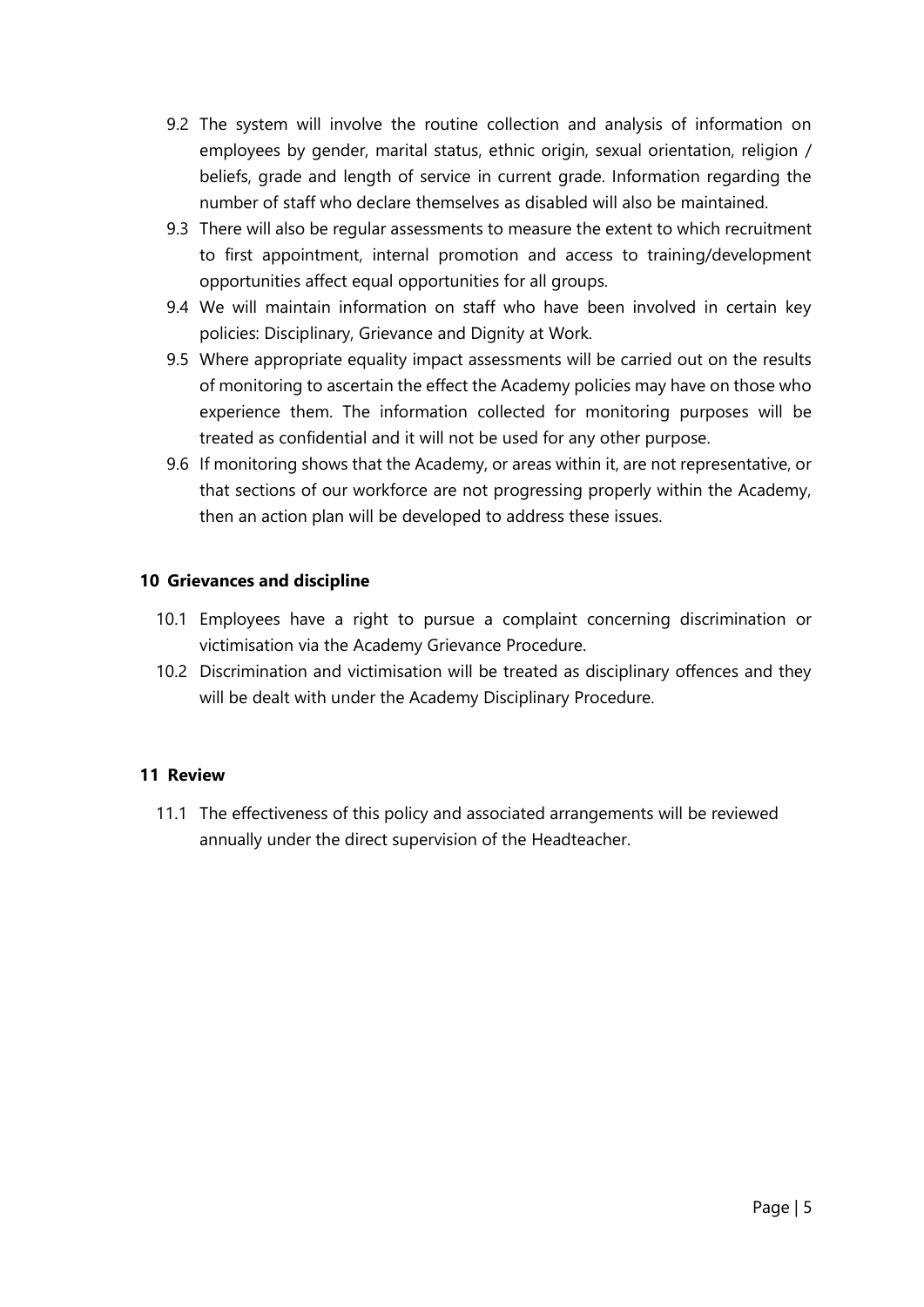## **Information and Objectives**

## **Contents**

**…………………………………………………………………………………………………………………….**

## **1. Aims**

Our school aims to meet its obligations under the public sector equality duty by having due regard to the need to:

- Eliminate discrimination and other conduct that is prohibited by the Equality Act 2010
- Advance equality of opportunity between people who share a protected characteristic and people who do not share it
- Foster good relations across all characteristics between people who share a protected characteristic and people who do not share it

## **2. Legislation and guidance**

This document meets the requirements under the following legislation:

[The Equality Act](http://www.legislation.gov.uk/ukpga/2010/15/contents) 2010, which introduced the public sector equality duty and protects people from discrimination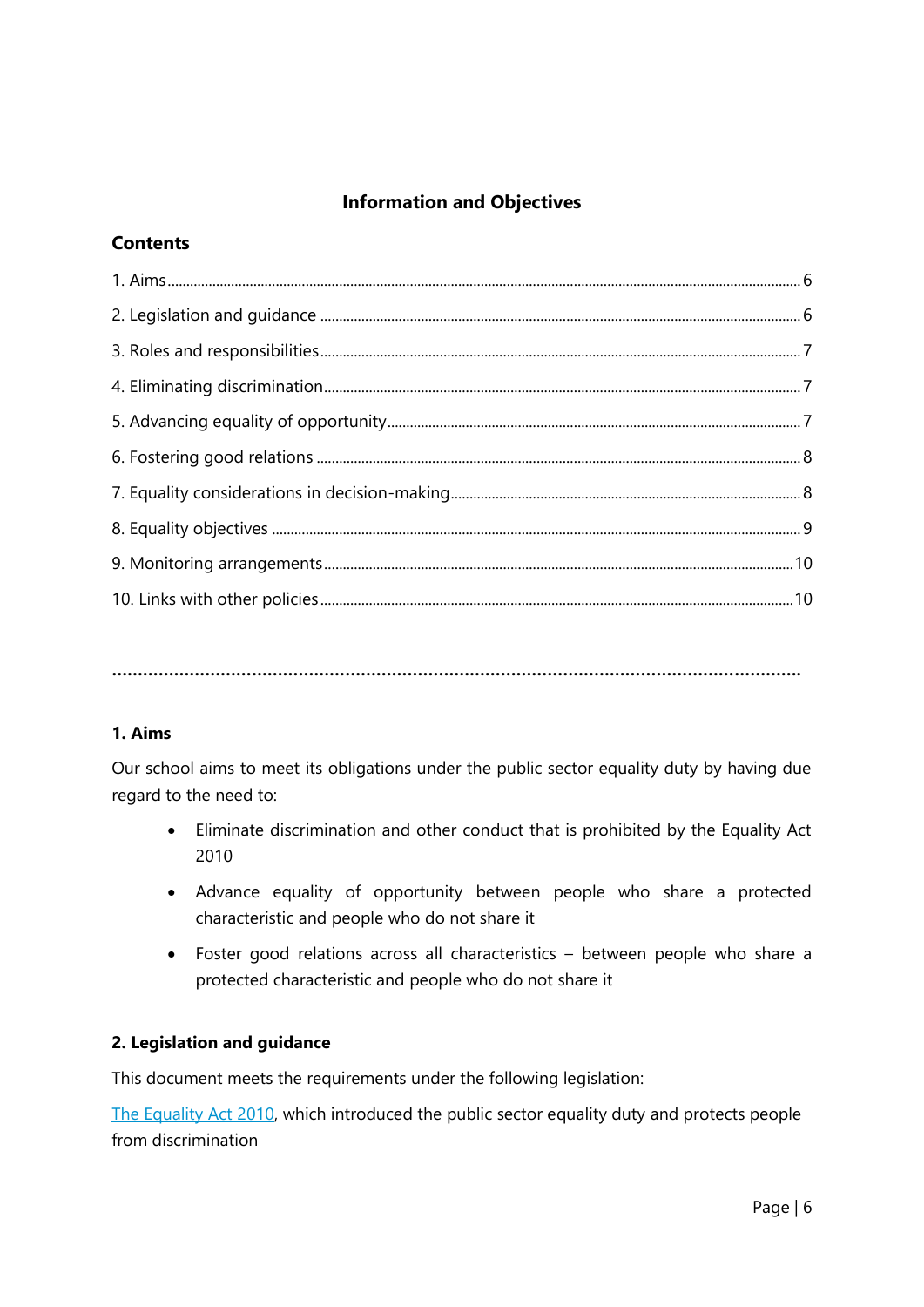- [The Equality Act 2010 \(Specific Duties\) Regulations 2011,](http://www.legislation.gov.uk/uksi/2011/2260/contents/made) which require schools to publish information to demonstrate how they are complying with the public sector equality duty and to publish equality objectives
- This document is also based on Department for Education (DfE) quidance: The Equality [Act 2010 and schools.](https://www.gov.uk/government/uploads/system/uploads/attachment_data/file/315587/Equality_Act_Advice_Final.pdf)

## **3. Roles and responsibilities**

The governing body will:

- Ensure that the equality information and objectives as set out in this statement are published and communicated throughout the school, including to staff, pupils and parents, and that they are reviewed and updated at least once every four years
- Delegate responsibility for monitoring the achievement of the objectives on a daily basis to the headteacher

All school staff are expected to have regard to this document and to work to achieve the objectives as set out in section 8.

## **4. Eliminating discrimination**

The school is aware of its obligations under the Equality Act 2010 and complies with nondiscrimination provisions.

Where relevant, our policies include reference to the importance of avoiding discrimination and other prohibited conduct.

## **5. Advancing equality of opportunity**

As set out in the DfE guidance on the Equality Act, the school aims to advance equality of opportunity by:

- Removing or minimising disadvantages suffered by people which are connected to a particular characteristic they have.
- Taking steps to meet the particular needs of people who have a particular characteristic.
- Encouraging people who have a particular characteristic to participate fully in any activities (e.g. encouraging all pupils to be involved in the full range of school societies)

In fulfilling this aspect of the duty, the school will:

Collect attainment data each academic year showing how pupils with different characteristics are performing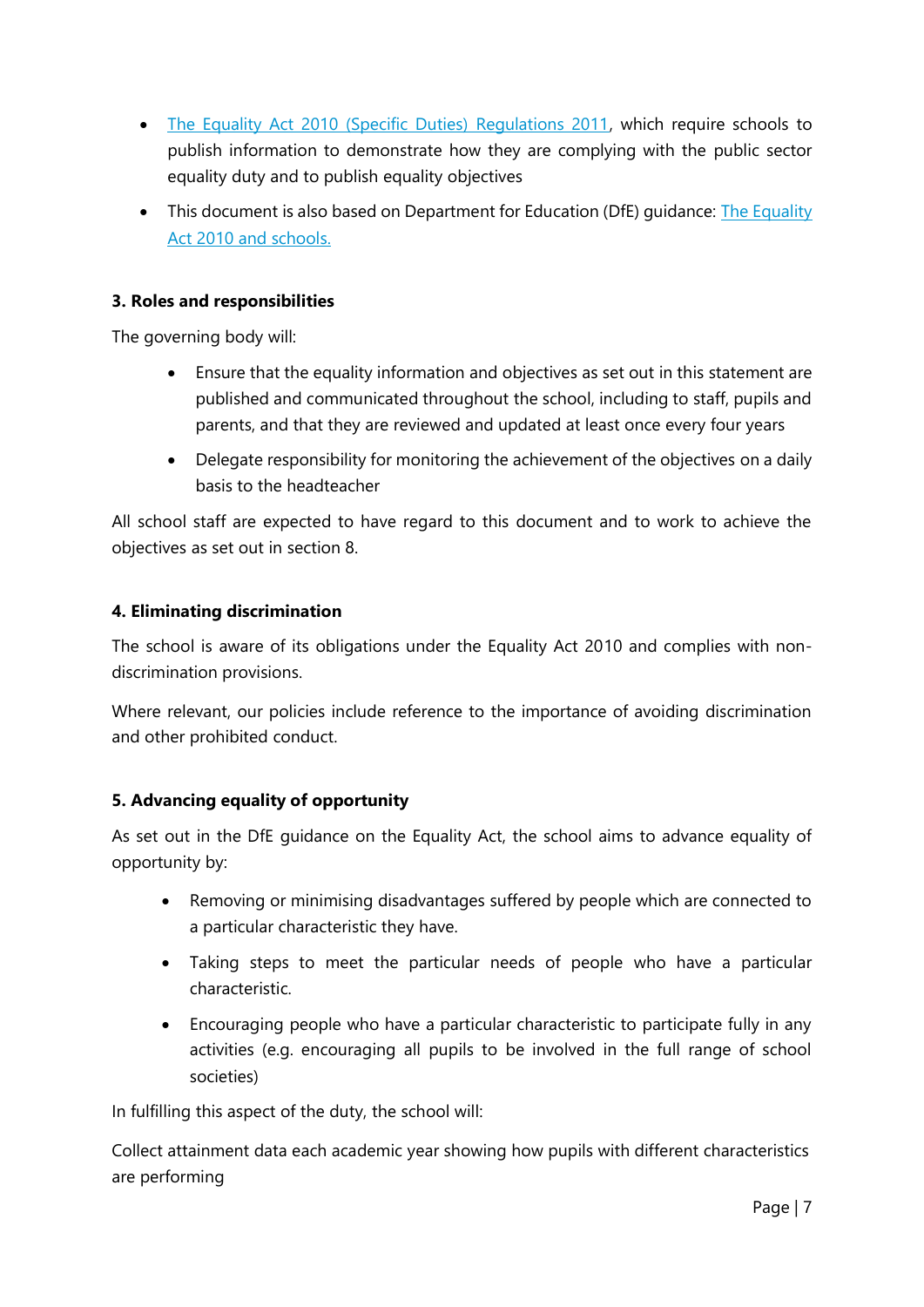- Analyse the above data to determine strengths and areas for improvement, implement actions in response and publish this information
- Make evidence available identifying improvements for specific groups
- Collect further data about any issues associated with particular protected characteristics, identifying any issues which could affect our own pupils

## **6. Fostering good relations***.*

The school aims to foster good relations between those who share a protected characteristic and those who do not share it by:

- Promoting tolerance, friendship and understanding of a range of religions and cultures through different aspects of our curriculum. This includes teaching in RE, philosophy and personal, social, health and economic (PSHE) education, but also activities in other curriculum areas. For example, as part of teaching and learning in English/reading, pupils will be introduced to literature from a range of cultures
- Holding assemblies dealing with relevant issues. Pupils will be encouraged to take a lead in such assemblies and we will also invite external speakers to contribute
- Working with our local community. This includes inviting leaders of local faith groups to speak at assemblies, and organising school trips and activities based around the local community
- Encouraging and implementing initiatives to deal with tensions between different groups of pupils within the school. For example, our school council has representatives from different year groups and is formed of pupils from a range of backgrounds. All pupils are encouraged to participate in the school's activities, such as sports clubs.
- We have developed links with people and groups who have specialist knowledge about particular characteristics, which helps inform and develop our approach

## **7. Equality considerations in decision-making**

The school ensures it has due regard to equality considerations whenever significant decisions are made.

The school always considers the impact of significant decisions on particular groups. For example, when a school trip or activity is being planned, the school considers whether the trip:

• Is accessible to pupils with disabilities

Has equivalent facilities for boys and girls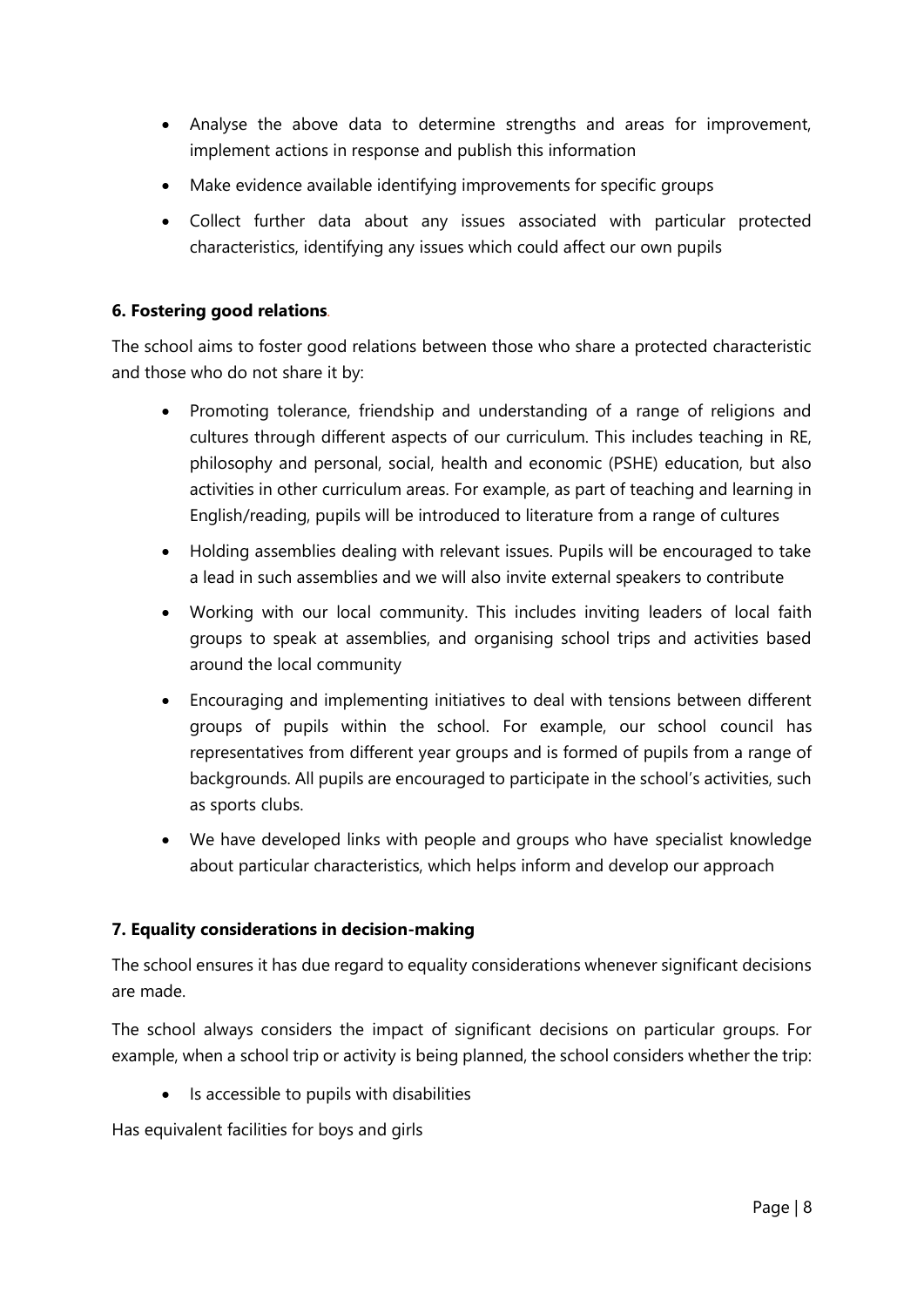## **8. Equality objectives**

*Objective 1: Undertake an analysis of recruitment data and trends with regard to race, gender and disability and report on this to the local governing body.*

#### Why we have chosen this objective:

So that we can identify any significant differences between particular characteristics and the various roles that groups have applied for during the academic year.

#### To achieve this objective we plan to:

Collate and analyse the data that we hold in our information management system and report our findings to the local governing body during the year's final meeting.

#### Progress we are making towards this objective:

Ensuring that all data that pertains to the protected characteristics throughout the recruitment process is accessible and securely stored.

*Objective 2: Have in place a reasonable adjustment agreement for all staff with disabilities to better meet their needs and ensure that any disadvantages they experience are addressed.*

#### Why we have chosen this objective:

To formalise the adjustments that we make for our staff so that this can be monitored and any concerns can be addressed.

#### To achieve this objective we plan to:

Collate and analyse the information we hold on any adjustments made, along with staff reviews and discussions. This will be reported on to the local governing body.

#### Progress we are making towards this objective:

Reviews will be taking place with staff and the information on our information management system collated.

## *Objective 3: Ensure that the Accessiblity Plan is regularly reviewed and updated so that the school environment is accessible for all.*

#### Why we have chosen this objective:

To ensure an equality of opportunity for our children and our wider school community.

To achieve this objective we plan to:

Review and update the Accessibility Plan on a 3 yearly cycle.

Progress we are making towards this objective: